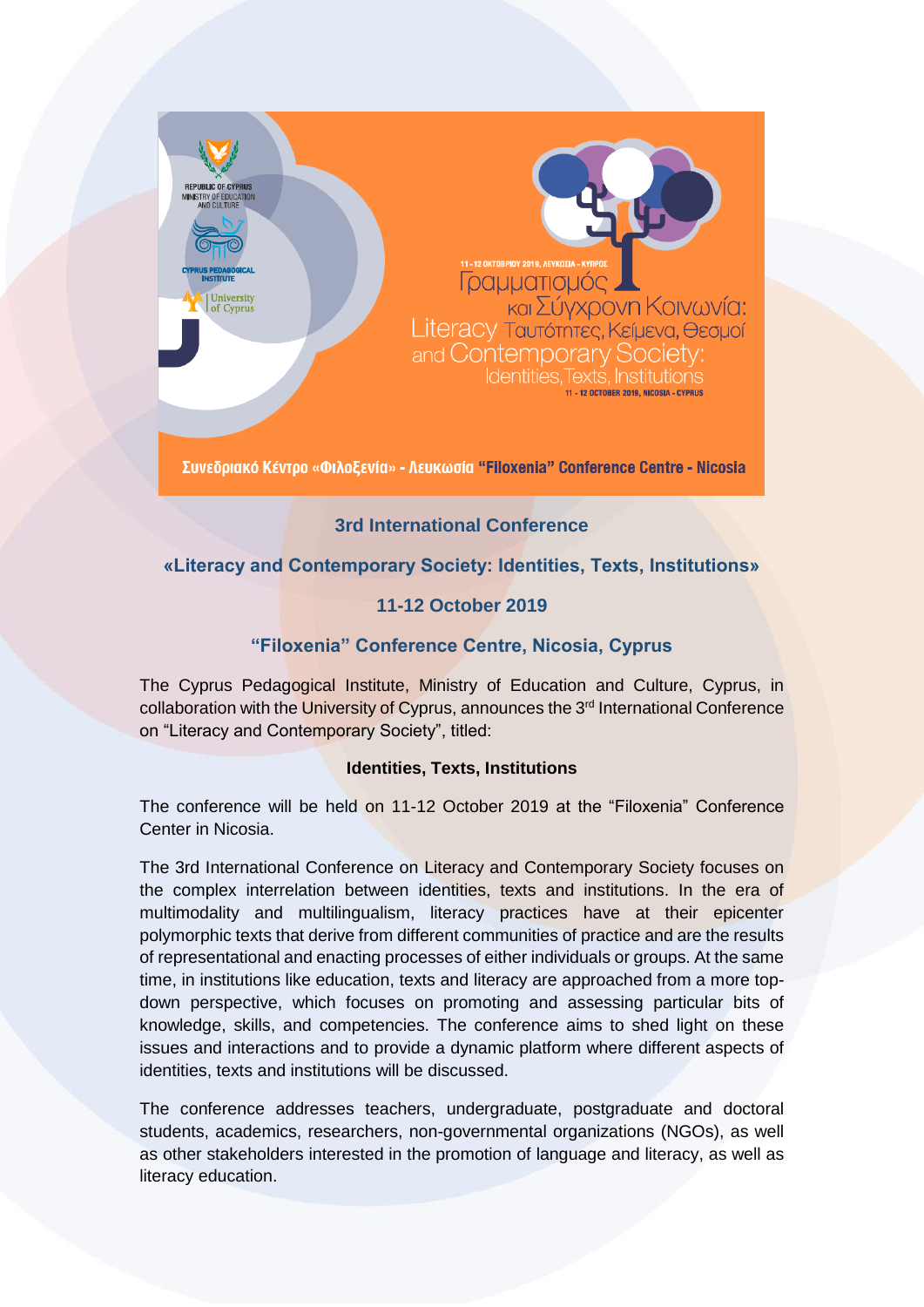#### Keynote Speakers (in alphabetical order):

#### **Professor Mike Baynham (University of Leeds)**

**Professor Bill Cope (University of Illinois)**

### **Professor Alexandra Georgakopoulou (King's College London)**

### **Professor Mary Kalantzis (University of Illinois)**

#### Topics and themes:

Participation in the conference can take the form of oral paper presentation, symposium or workshop, addressing one of the following themes:

- Language, Literacy and Teaching Practices
- Language, Literacy and Educational Policies
- Emergent Literacy and Literacy in the Early Years
- Academic Literacies
- Literacy and Literature
- Language, Literacy and Teacher Professional Development
- Multiliteracies, Multimodality and New Information and Communication **Technologies**
- Multiple Literacies, Alternative Literacies, Social Practices and Informal **Education**
- Literacy and Identifications, Subjectivities, Performativities, Positionalities
- Bilingualism, Multilingualism, Translanguaging and Multicultural Education
- Borders, Migration, Refugee Crisis and Literacies

**Participation in the conference is free of charge.** Information on the registration process will be announced at a later stage on the conference website [\(http://www.pi.ac.cy/literacy\)](http://www.pi.ac.cy/literacy).

#### **Conference Participation Form for oral presentation/symposium/workshop**

To participate in the conference either with an oral paper presentation, a symposium or a workshop, authors may submit a proposal until no later than **June 21, 2019**, by filling in their details in the relevant form which can be found on the conference website [\(http://www.pi.ac.cy/literacy\)](http://www.pi.ac.cy/literacy). Abstracts must be sent to the email address: [literacy\\_cyprus@cyearn.pi.ac.cy](mailto:literacy_cyprus@cyearn.pi.ac.cy)

Submitted abstracts will be reviewed by the Scientific Committee of the conference and decisions will be sent to the corresponding authors by the **20th of July 2019.**

Authors whose abstracts will be accepted and who are interested in publishing their full papers in the Conference Proceedings, must send their final paper no later than **December 10, 2019.** Full papers will also be reviewed by the Scientific Committee of the Conference, and authors will be notified about possible revisions via email, no later than **February 20, 2020**.